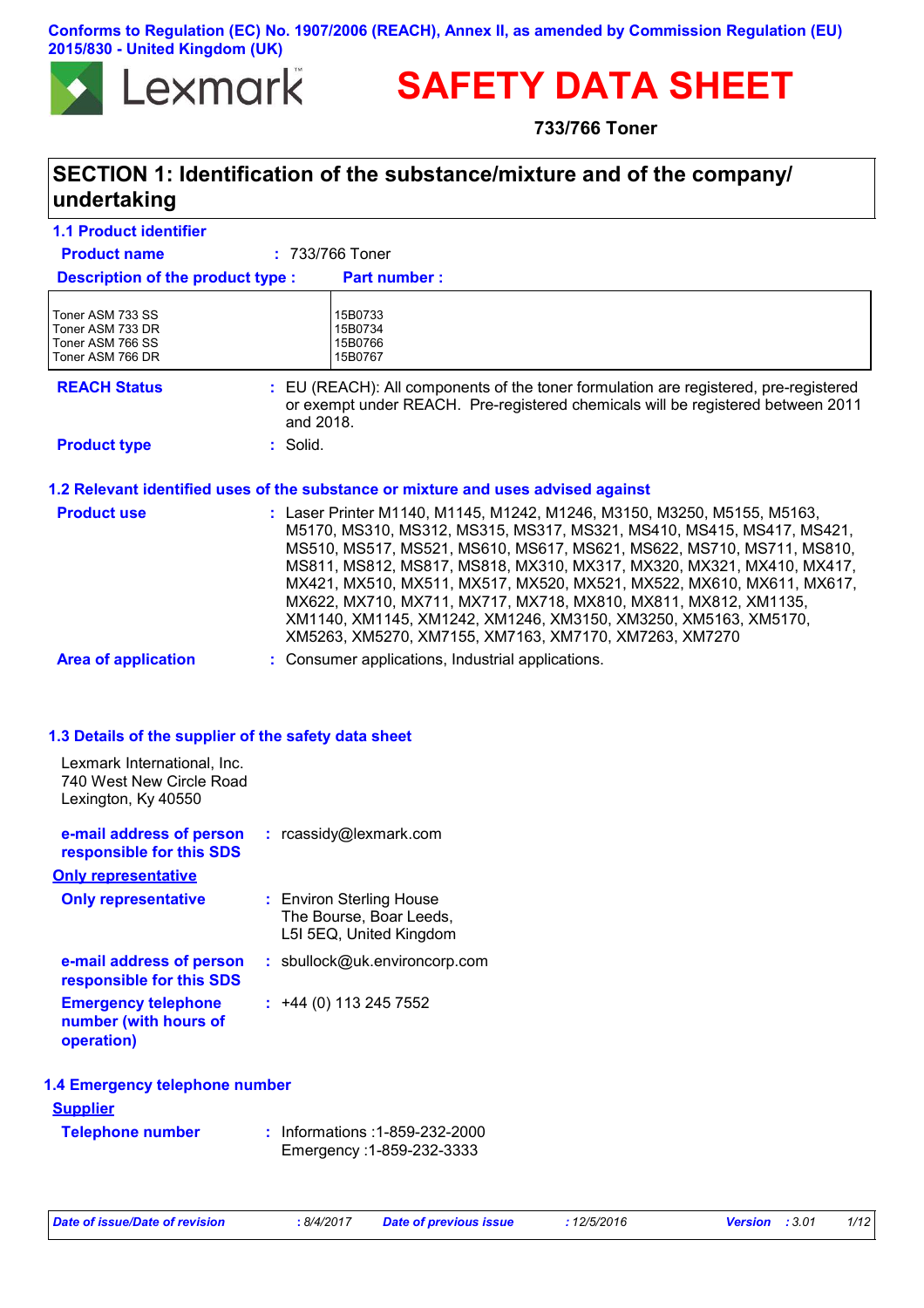## **SECTION 1: Identification of the substance/mixture and of the company/ undertaking**

ChemTel: US/Canada/Puerto Rico 1-800-255-3924 International 1-813-248-0585 (Collect calls accepted)

**Hours of operation :** 24/7

# **SECTION 2: Hazards identification**

| 2.1 Classification of the substance or mixture |                                                                                |
|------------------------------------------------|--------------------------------------------------------------------------------|
| <b>Product definition</b>                      | : Mixture                                                                      |
| Not classified.                                | <b>Classification according to Regulation (EC) No. 1272/2008 [CLP/GHS]</b>     |
| <b>Ingredients of unknown</b>                  | : 2.7 percent of the mixture consists of component(s) of unknown oral toxicity |

| <b>Ingredients of unknown</b><br>toxicity | $\pm$ 2.7 percent of the mixture consists of component(s) of unknown oral toxicity<br>5.2 percent of the mixture consists of component(s) of unknown dermal toxicity<br>5.2 percent of the mixture consists of component(s) of unknown inhalation toxicity |
|-------------------------------------------|------------------------------------------------------------------------------------------------------------------------------------------------------------------------------------------------------------------------------------------------------------|
| Ingredients of unknown<br>ecotoxicity     | : Contains 2.7 % of components with unknown hazards to the aquatic environment                                                                                                                                                                             |
|                                           | . On a Orantzer did from a consistent of the from attention to the affirmed and consistence                                                                                                                                                                |

See Section 11 for more detailed information on health effects and symptoms.

| <b>2.2 Label elements</b>                                                                                                                                       |                                                                                                                                  |
|-----------------------------------------------------------------------------------------------------------------------------------------------------------------|----------------------------------------------------------------------------------------------------------------------------------|
| <b>Signal word</b>                                                                                                                                              | : No signal word.                                                                                                                |
| <b>Hazard statements</b>                                                                                                                                        | : No known significant effects or critical hazards.                                                                              |
| <b>Precautionary statements</b>                                                                                                                                 |                                                                                                                                  |
| <b>General</b>                                                                                                                                                  | : Read label before use. Keep out of reach of children. If medical advice is needed,<br>have product container or label at hand. |
| <b>Prevention</b>                                                                                                                                               | : Not applicable.                                                                                                                |
| <b>Response</b>                                                                                                                                                 | : Not applicable.                                                                                                                |
| <b>Storage</b>                                                                                                                                                  | : Not applicable.                                                                                                                |
| <b>Disposal</b>                                                                                                                                                 | : Not applicable.                                                                                                                |
| <b>Supplemental label</b><br>elements                                                                                                                           | : Not applicable.                                                                                                                |
| <b>Annex XVII - Restrictions</b><br>on the manufacture,<br>placing on the market and<br>use of certain dangerous<br>substances, mixtures and<br><b>articles</b> | : Not applicable.                                                                                                                |
| <b>Special packaging requirements</b>                                                                                                                           |                                                                                                                                  |
| <b>Containers to be fitted</b><br>with child-resistant<br>fastenings                                                                                            | : Not applicable.                                                                                                                |
| Tactile warning of danger : Not applicable.                                                                                                                     |                                                                                                                                  |
| <b>2.3 Other hazards</b>                                                                                                                                        |                                                                                                                                  |
| Other hazards which do<br>not result in classification                                                                                                          | : This material is considered hazardous by the OSHA Hazard Communication<br>Standard (29 CFR 1910.1200). COMBUSTIBLE DUSTS       |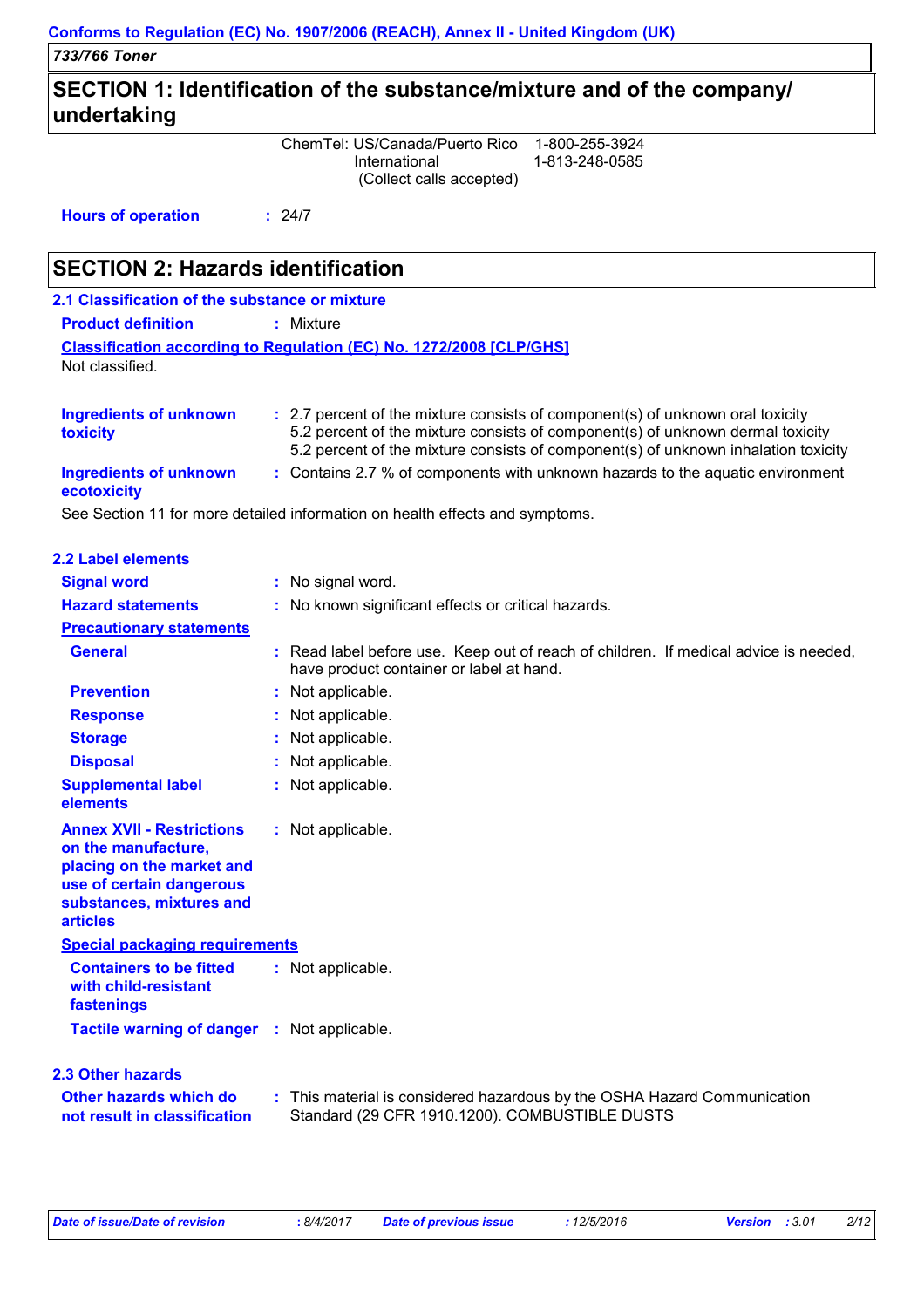### **SECTION 3: Composition/information on ingredients**

| <b>Product/ingredient name</b> | <b>Identifiers</b>                | $\frac{9}{6}$ | <b>Regulation (EC) No.</b><br>1272/2008 [CLP]                                                                      | <b>Type</b> |
|--------------------------------|-----------------------------------|---------------|--------------------------------------------------------------------------------------------------------------------|-------------|
| Carbon black                   | $EC: 215-609-9$<br>CAS: 1333-86-4 | $≤10$         | Not classified.                                                                                                    | $[2]$       |
| triiron tetraoxide             | EC: 215-277-5<br>CAS: 1317-61-9   | $\leq$ 3      | Not classified.                                                                                                    | $[2]$       |
| <b>Charge Control Agent</b>    |                                   | $\leq$ 3      | Flam. Sol. 1, H228<br>Acute Tox. 4, H302<br>Aquatic Acute 1, H400<br>$(M=1)$<br>Aquatic Chronic 1,<br>$H410 (M=1)$ | $[1]$       |
|                                |                                   |               | See Section 16 for<br>the full text of the H<br>statements declared<br>above.                                      |             |

There are no additional ingredients present which, within the current knowledge of the supplier and in the concentrations applicable, are classified as hazardous to health or the environment, are PBTs, vPvBs or Substances of equivalent concern, or have been assigned a workplace exposure limit and hence require reporting in this section.

#### Type

[1] Substance classified with a health or environmental hazard

[2] Substance with a workplace exposure limit

[3] Substance meets the criteria for PBT according to Regulation (EC) No. 1907/2006, Annex XIII

[4] Substance meets the criteria for vPvB according to Regulation (EC) No. 1907/2006, Annex XIII

[5] Substance of equivalent concern

[6] Additional disclosure due to company policy

Occupational exposure limits, if available, are listed in Section 8.

### **SECTION 4: First aid measures**

#### **4.1 Description of first aid measures**

| <b>Eye contact</b>                | : Immediately flush eyes with plenty of water, occasionally lifting the upper and lower<br>eyelids. Check for and remove any contact lenses. Get medical attention if irritation<br>occurs.                                                                                                                                                               |
|-----------------------------------|-----------------------------------------------------------------------------------------------------------------------------------------------------------------------------------------------------------------------------------------------------------------------------------------------------------------------------------------------------------|
| <b>Inhalation</b>                 | : Remove victim to fresh air and keep at rest in a position comfortable for breathing.<br>Get medical attention if symptoms occur.                                                                                                                                                                                                                        |
| <b>Skin contact</b>               | : Flush contaminated skin with plenty of water. Remove contaminated clothing and<br>shoes. Get medical attention if symptoms occur.                                                                                                                                                                                                                       |
| <b>Ingestion</b>                  | : Wash out mouth with water. Remove victim to fresh air and keep at rest in a<br>position comfortable for breathing. If material has been swallowed and the exposed<br>person is conscious, give small quantities of water to drink. Do not induce vomiting<br>unless directed to do so by medical personnel. Get medical attention if symptoms<br>occur. |
| <b>Protection of first-aiders</b> | : No action shall be taken involving any personal risk or without suitable training.                                                                                                                                                                                                                                                                      |

#### **4.2 Most important symptoms and effects, both acute and delayed**

| <u>Potential acute nealth effects</u> |                                                     |  |
|---------------------------------------|-----------------------------------------------------|--|
| <b>Eye contact</b>                    | : No known significant effects or critical hazards. |  |
| <b>Inhalation</b>                     | : No known significant effects or critical hazards. |  |
| <b>Skin contact</b>                   | : No known significant effects or critical hazards. |  |
| <b>Ingestion</b>                      | : No known significant effects or critical hazards. |  |
| Over-exposure signs/symptoms          |                                                     |  |
| Eye contact                           | : No specific data.                                 |  |
|                                       |                                                     |  |

*Date of issue/Date of revision* **:** *8/4/2017 Date of previous issue : 12/5/2016 Version : 3.01 3/12*

**Potential acute health effects**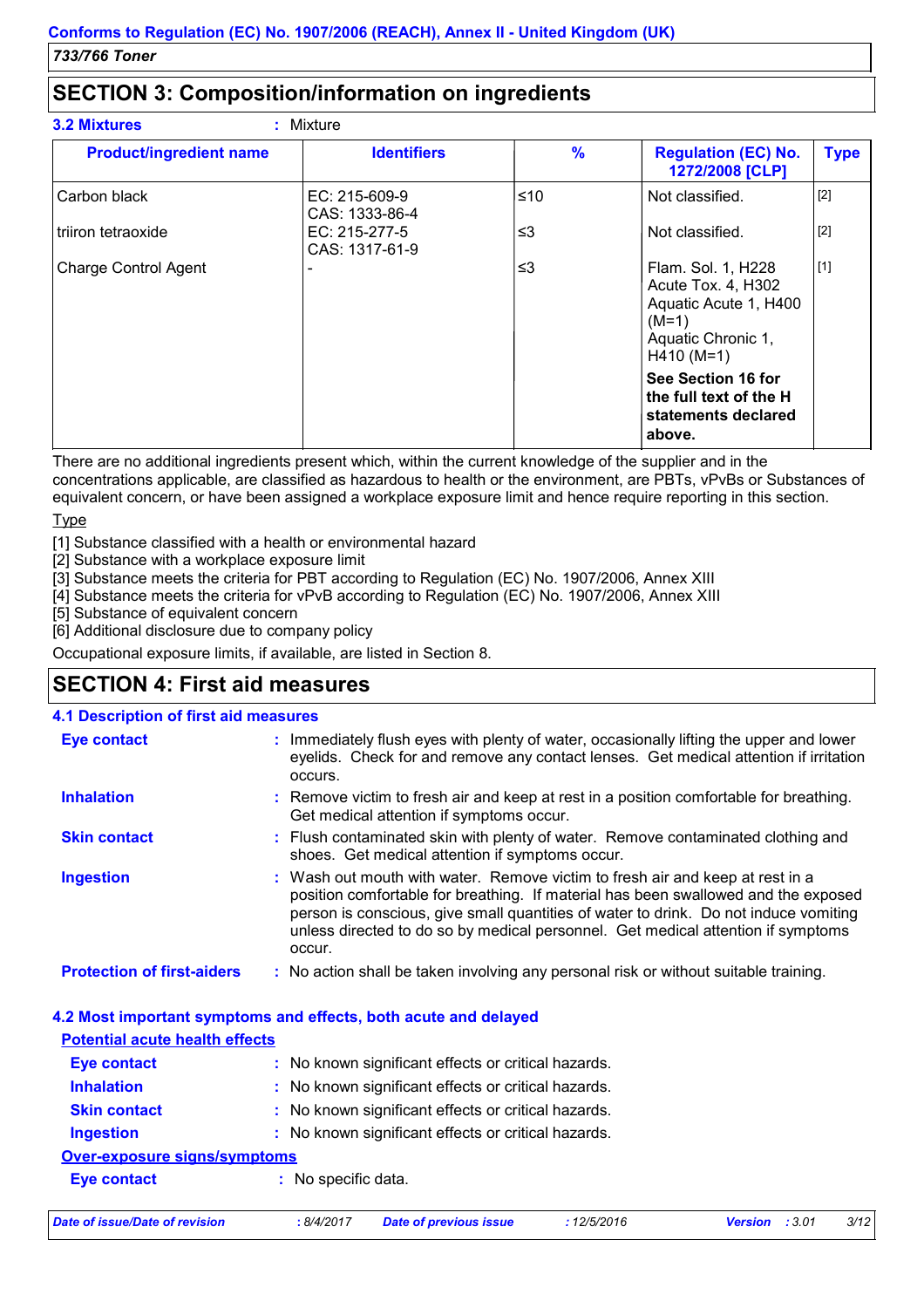#### *733/766 Toner* **Conforms to Regulation (EC) No. 1907/2006 (REACH), Annex II - United Kingdom (UK)**

### **SECTION 4: First aid measures**

| <b>Inhalation</b>   | : No specific data. |  |
|---------------------|---------------------|--|
| <b>Skin contact</b> | : No specific data. |  |
| <b>Ingestion</b>    | : No specific data. |  |

#### **4.3 Indication of any immediate medical attention and special treatment needed**

### **SECTION 5: Firefighting measures**

| 5.1 Extinguishing media                |                                                                 |  |
|----------------------------------------|-----------------------------------------------------------------|--|
| <b>Suitable extinguishing</b><br>media | : Use an extinguishing agent suitable for the surrounding fire. |  |
| Unsuitable extinguishing<br>media      | : None known.                                                   |  |

#### **5.2 Special hazards arising from the substance or mixture**

| <b>Hazards from the</b><br>substance or mixture | : No specific fire or explosion hazard.                                                                                  |
|-------------------------------------------------|--------------------------------------------------------------------------------------------------------------------------|
| <b>Hazardous combustion</b><br>products         | : Decomposition products may include the following materials:<br>carbon dioxide<br>carbon monoxide<br>metal oxide/oxides |

| 5.3 Advice for firefighters                              | : Promptly isolate the scene by removing all persons from the vicinity of the incident if                                                                                                                                                                                                                                                                             |
|----------------------------------------------------------|-----------------------------------------------------------------------------------------------------------------------------------------------------------------------------------------------------------------------------------------------------------------------------------------------------------------------------------------------------------------------|
| <b>Special precautions for</b>                           | there is a fire. No action shall be taken involving any personal risk or without                                                                                                                                                                                                                                                                                      |
| fire-fighters                                            | suitable training.                                                                                                                                                                                                                                                                                                                                                    |
| <b>Special protective</b><br>equipment for fire-fighters | : Fire-fighters should wear appropriate protective equipment and self-contained<br>breathing apparatus (SCBA) with a full face-piece operated in positive pressure<br>mode. Clothing for fire-fighters (including helmets, protective boots and gloves)<br>conforming to European standard EN 469 will provide a basic level of protection for<br>chemical incidents. |

### **SECTION 6: Accidental release measures**

#### **6.1 Personal precautions, protective equipment and emergency procedures**

| For non-emergency<br>personnel                           | : No action shall be taken involving any personal risk or without suitable training.<br>Evacuate surrounding areas. Keep unnecessary and unprotected personnel from<br>entering. Do not touch or walk through spilt material. Put on appropriate personal<br>protective equipment. |
|----------------------------------------------------------|------------------------------------------------------------------------------------------------------------------------------------------------------------------------------------------------------------------------------------------------------------------------------------|
| For emergency responders                                 | If specialised clothing is required to deal with the spillage, take note of any<br>information in Section 8 on suitable and unsuitable materials. See also the<br>information in "For non-emergency personnel".                                                                    |
| <b>6.2 Environmental</b><br>precautions                  | : Avoid dispersal of spilt material and runoff and contact with soil, waterways, drains<br>and sewers. Inform the relevant authorities if the product has caused environmental<br>pollution (sewers, waterways, soil or air).                                                      |
| 6.3 Methods and material for containment and cleaning up |                                                                                                                                                                                                                                                                                    |

| <b>Small spill</b>             | contractor. | : Move containers from spill area. Vacuum or sweep up material and place in a<br>designated, labelled waste container. Dispose of via a licensed waste disposal |            |                          |      |
|--------------------------------|-------------|-----------------------------------------------------------------------------------------------------------------------------------------------------------------|------------|--------------------------|------|
| Date of issue/Date of revision | : 8/4/2017  | Date of previous issue                                                                                                                                          | :12/5/2016 | : 3.01<br><b>Version</b> | 4/12 |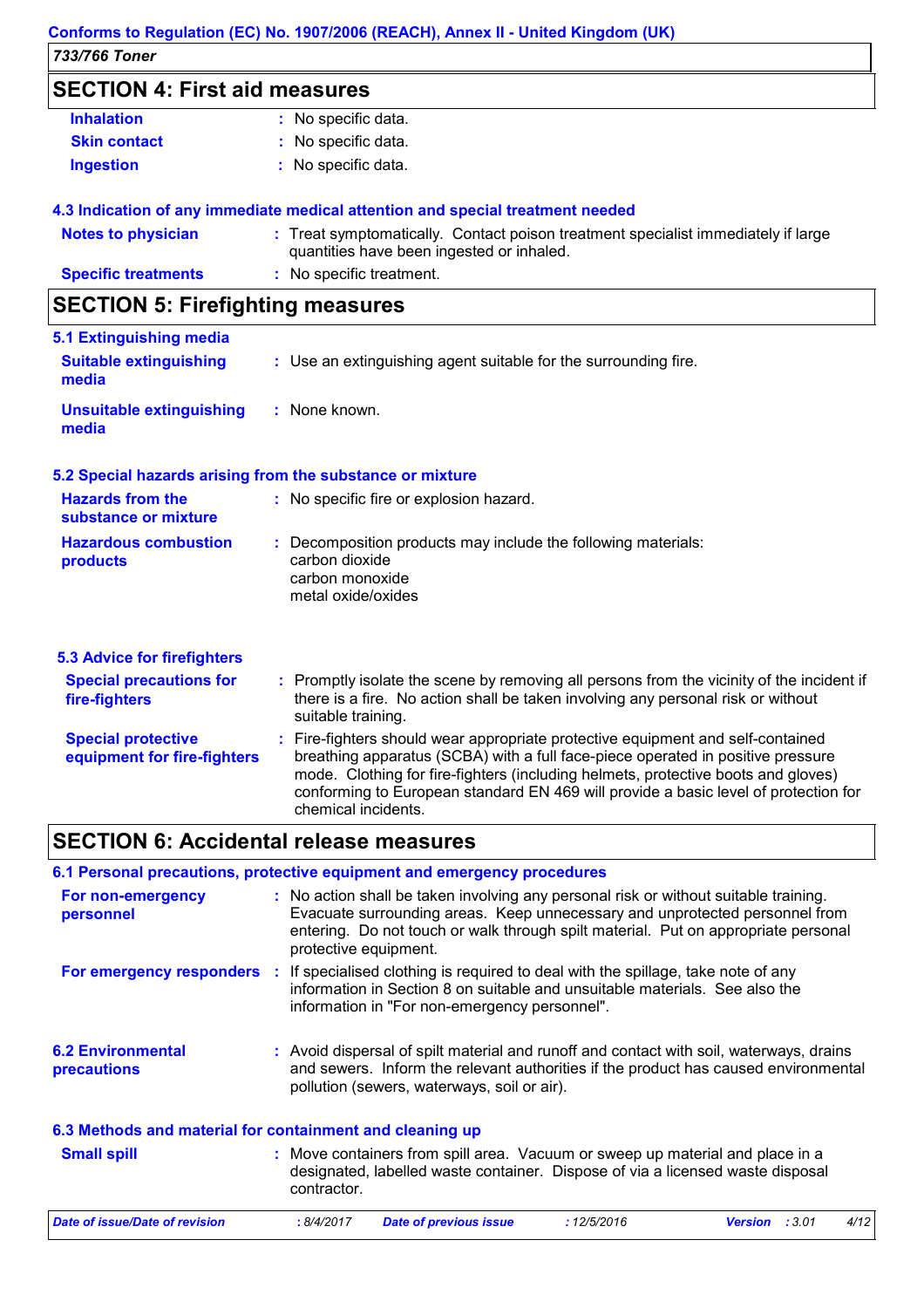#### **SECTION 6: Accidental release measures**

| <b>Large spill</b>                               | : Move containers from spill area. Prevent entry into sewers, water courses,<br>basements or confined areas. Vacuum or sweep up material and place in a<br>designated, labelled waste container. Dispose of via a licensed waste disposal<br>contractor. |
|--------------------------------------------------|----------------------------------------------------------------------------------------------------------------------------------------------------------------------------------------------------------------------------------------------------------|
| <b>6.4 Reference to other</b><br><b>sections</b> | : See Section 1 for emergency contact information.<br>See Section 8 for information on appropriate personal protective equipment.<br>See Section 13 for additional waste treatment information.                                                          |

### **SECTION 7: Handling and storage**

The information in this section contains generic advice and guidance. The list of Identified Uses in Section 1 should be consulted for any available use-specific information provided in the Exposure Scenario(s).

#### **7.1 Precautions for safe handling**

| <b>Protective measures</b>                                                    | : Put on appropriate personal protective equipment (see Section 8). Prevent toner<br>dust from being released into the air.                                                                                                                                                                                                                                                                                                                                                                                    |
|-------------------------------------------------------------------------------|----------------------------------------------------------------------------------------------------------------------------------------------------------------------------------------------------------------------------------------------------------------------------------------------------------------------------------------------------------------------------------------------------------------------------------------------------------------------------------------------------------------|
| <b>Advice on general</b><br>occupational hygiene                              | : Eating, drinking and smoking should be prohibited in areas where this material is<br>handled, stored and processed. Workers should wash hands and face before<br>eating, drinking and smoking. Remove contaminated clothing and protective<br>equipment before entering eating areas. See also Section 8 for additional<br>information on hygiene measures.                                                                                                                                                  |
| <b>7.2 Conditions for safe</b><br>storage, including any<br>incompatibilities | : Store in accordance with local regulations. Store in original container protected<br>from direct sunlight in a dry, cool and well-ventilated area, away from incompatible<br>materials (see Section 10) and food and drink. Keep container tightly closed and<br>sealed until ready for use. Containers that have been opened must be carefully<br>resealed and kept upright to prevent leakage. Do not store in unlabelled containers.<br>Use appropriate containment to avoid environmental contamination. |
| 7.3 Specific end use(s)                                                       |                                                                                                                                                                                                                                                                                                                                                                                                                                                                                                                |
| <b>Recommendations</b>                                                        | : Not available.                                                                                                                                                                                                                                                                                                                                                                                                                                                                                               |
| <b>Industrial sector specific</b><br><b>solutions</b>                         | : Not available.                                                                                                                                                                                                                                                                                                                                                                                                                                                                                               |

### **SECTION 8: Exposure controls/personal protection**

The information in this section contains generic advice and guidance. Information is provided based on typical anticipated uses of the product. Additional measures might be required for bulk handling or other uses that could significantly increase worker exposure or environmental releases.

#### **8.1 Control parameters**

#### **Occupational exposure limits**

| <b>Product/ingredient name</b>              |            | <b>Exposure limit values</b>                                                                                                                                                                                                                                                                                                                                                                                                                                                                                                                                                                                                                                                                                                                                       |             |                |  |      |
|---------------------------------------------|------------|--------------------------------------------------------------------------------------------------------------------------------------------------------------------------------------------------------------------------------------------------------------------------------------------------------------------------------------------------------------------------------------------------------------------------------------------------------------------------------------------------------------------------------------------------------------------------------------------------------------------------------------------------------------------------------------------------------------------------------------------------------------------|-------------|----------------|--|------|
| Carbon black                                |            | EH40/2005 WELs (United Kingdom (UK), 12/2011).<br>STEL: 7 mg/m <sup>3</sup> 15 minutes.                                                                                                                                                                                                                                                                                                                                                                                                                                                                                                                                                                                                                                                                            |             |                |  |      |
| triiron tetraoxide                          |            | TWA: $3.5 \text{ mg/m}^3$ 8 hours.<br>EH40/2005 WELs (United Kingdom (UK), 12/2011).<br>STEL: 10 mg/m <sup>3</sup> , (as Fe) 15 minutes. Form: Fume<br>TWA: 5 mg/m <sup>3</sup> , (as Fe) 8 hours. Form: Fume                                                                                                                                                                                                                                                                                                                                                                                                                                                                                                                                                      |             |                |  |      |
| <b>Recommended monitoring</b><br>procedures |            | If this product contains ingredients with exposure limits, personal, workplace<br>atmosphere or biological monitoring may be required to determine the effectiveness<br>of the ventilation or other control measures and/or the necessity to use respiratory<br>protective equipment. Reference should be made to monitoring standards, such as<br>the following: European Standard EN 689 (Workplace atmospheres - Guidance for<br>the assessment of exposure by inhalation to chemical agents for comparison with<br>limit values and measurement strategy) European Standard EN 14042 (Workplace<br>atmospheres - Guide for the application and use of procedures for the assessment<br>of exposure to chemical and biological agents) European Standard EN 482 |             |                |  |      |
| <b>Date of issue/Date of revision</b>       | : 8/4/2017 | <b>Date of previous issue</b>                                                                                                                                                                                                                                                                                                                                                                                                                                                                                                                                                                                                                                                                                                                                      | : 12/5/2016 | Version : 3.01 |  | 5/12 |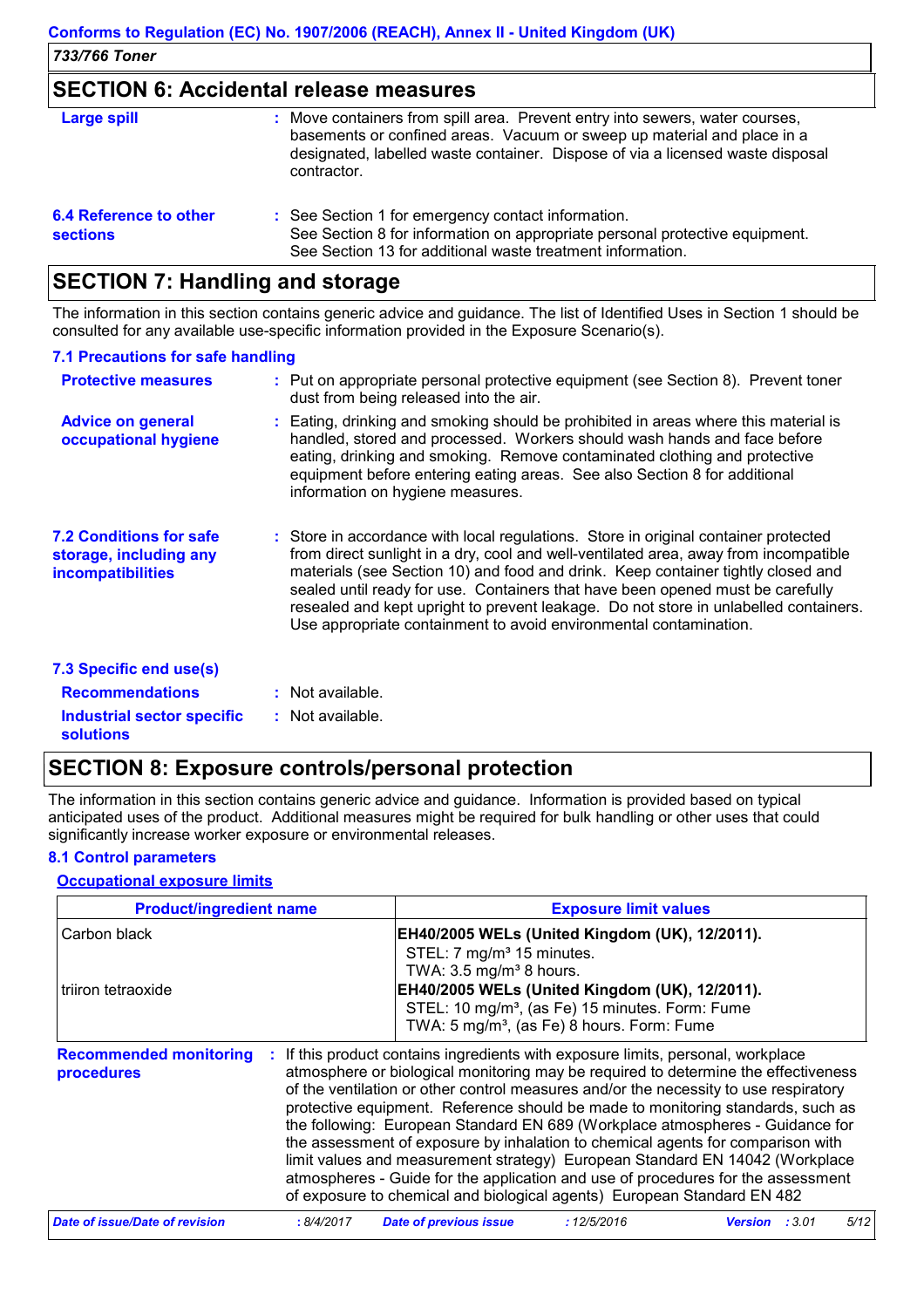### **SECTION 8: Exposure controls/personal protection**

(Workplace atmospheres - General requirements for the performance of procedures for the measurement of chemical agents) Reference to national guidance documents for methods for the determination of hazardous substances will also be required.

#### **DNELs/DMELs**

No DNELs/DMELs available.

#### **PNECs**

No PNECs available

| <b>8.2 Exposure controls</b>                      |                                                                                                                                                                                                                                                                                                                                                                                                   |  |
|---------------------------------------------------|---------------------------------------------------------------------------------------------------------------------------------------------------------------------------------------------------------------------------------------------------------------------------------------------------------------------------------------------------------------------------------------------------|--|
| <b>Appropriate engineering</b><br><b>controls</b> | : Good general ventilation should be sufficient to control worker exposure to airborne<br>contaminants.                                                                                                                                                                                                                                                                                           |  |
| <b>Individual protection measures</b>             |                                                                                                                                                                                                                                                                                                                                                                                                   |  |
| <b>Hygiene measures</b>                           | : Wash hands, forearms and face thoroughly after handling chemical products,<br>before eating, smoking and using the lavatory and at the end of the working period.<br>Appropriate techniques should be used to remove potentially contaminated clothing.<br>Wash contaminated clothing before reusing. Ensure that eyewash stations and<br>safety showers are close to the workstation location. |  |
| <b>Eye/face protection</b>                        | : Safety eyewear complying with an approved standard should be used when a risk<br>assessment indicates this is necessary to avoid exposure to liquid splashes, mists,<br>gases or dusts. If contact is possible, the following protection should be worn,<br>unless the assessment indicates a higher degree of protection: safety glasses with<br>side-shields.                                 |  |
| <b>Skin protection</b>                            |                                                                                                                                                                                                                                                                                                                                                                                                   |  |
| <b>Hand protection</b>                            | : Chemical-resistant, impervious gloves complying with an approved standard should<br>be worn at all times when handling chemical products if a risk assessment indicates<br>this is necessary.                                                                                                                                                                                                   |  |
| <b>Body protection</b>                            | : Personal protective equipment for the body should be selected based on the task<br>being performed and the risks involved and should be approved by a specialist<br>before handling this product.                                                                                                                                                                                               |  |
| <b>Other skin protection</b>                      | : Appropriate footwear and any additional skin protection measures should be<br>selected based on the task being performed and the risks involved and should be<br>approved by a specialist before handling this product.                                                                                                                                                                         |  |
| <b>Respiratory protection</b>                     | : Based on the hazard and potential for exposure, select a respirator that meets the<br>appropriate standard or certification. Respirators must be used according to a<br>respiratory protection program to ensure proper fitting, training, and other important<br>aspects of use.                                                                                                               |  |
| <b>Environmental exposure</b><br>controls         | : Emissions from ventilation or work process equipment should be checked to<br>ensure they comply with the requirements of environmental protection legislation.<br>In some cases, fume scrubbers, filters or engineering modifications to the process<br>equipment will be necessary to reduce emissions to acceptable levels.                                                                   |  |

### **SECTION 9: Physical and chemical properties**

| 9.1 Information on basic physical and chemical properties |                                  |
|-----------------------------------------------------------|----------------------------------|
| <b>Appearance</b>                                         |                                  |
| <b>Physical state</b>                                     | : Solid. [Finely divided solid.] |
| <b>Colour</b>                                             | $:$ Black.                       |
| <b>Odour</b>                                              | : Faint odour. (Plastic.)        |
| <b>Odour threshold</b>                                    | : Not available.                 |
| рH                                                        | : Not applicable.                |
| <b>Melting point/freezing point</b>                       | $:$ Not available.               |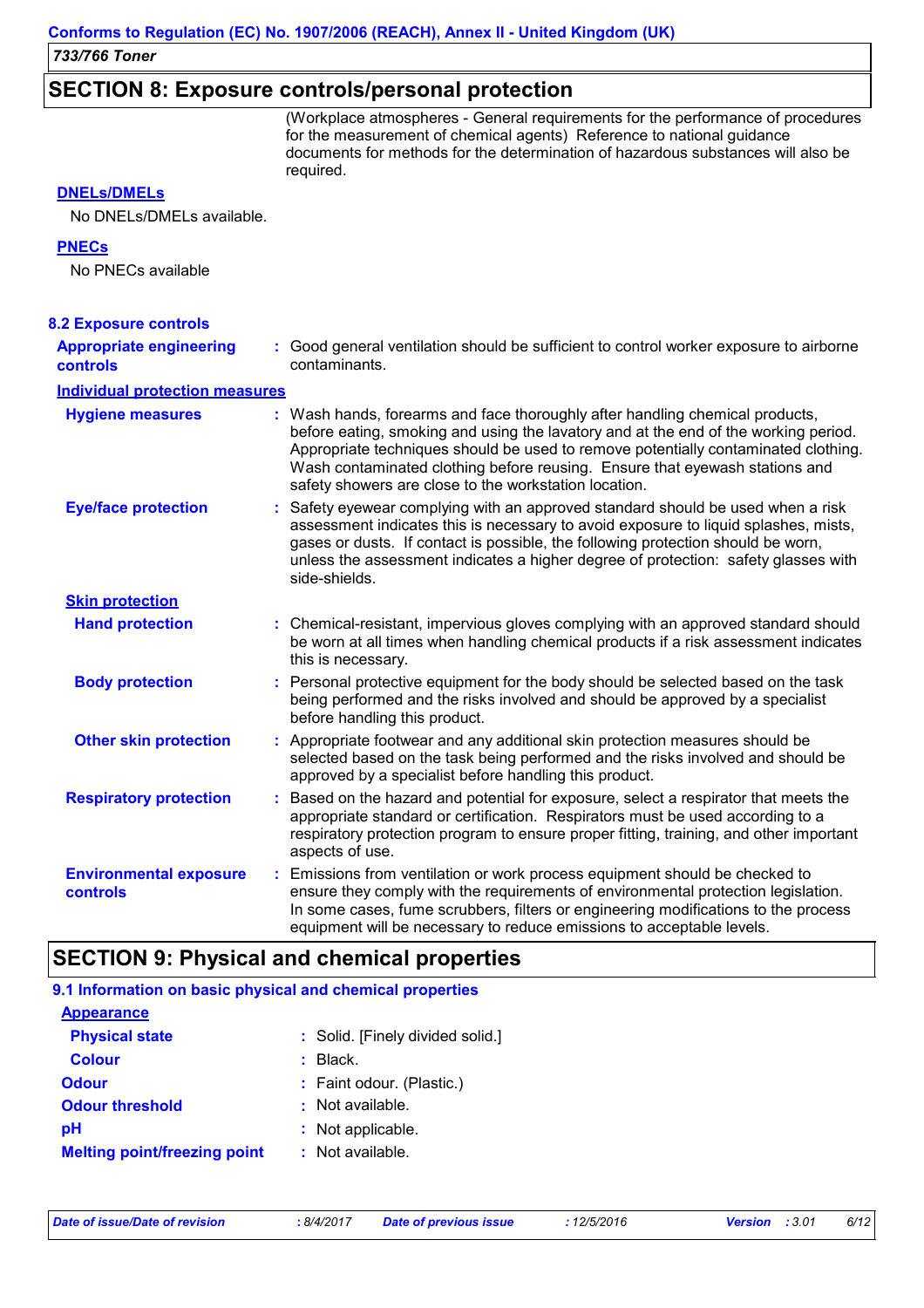### **SECTION 9: Physical and chemical properties**

| Initial boiling point and<br>boiling range                        | $:$ Not available.                                                |
|-------------------------------------------------------------------|-------------------------------------------------------------------|
| <b>Flash point</b>                                                | : Closed cup: Not applicable.                                     |
| <b>Evaporation rate</b>                                           | : Not applicable.                                                 |
| <b>Flammability (solid, gas)</b>                                  | $:$ Not available.                                                |
| <b>Upper/lower flammability or</b><br>explosive limits            | : Not applicable.                                                 |
| <b>Vapour pressure</b>                                            | $:$ Not available.                                                |
| <b>Vapour density</b>                                             | : Not applicable.                                                 |
| <b>Relative density</b>                                           | : Not determined.                                                 |
| <b>Solubility(ies)</b>                                            | : Insoluble in the following materials: cold water and hot water. |
| <b>Partition coefficient: n-octanol/: Not available.</b><br>water |                                                                   |
| <b>Auto-ignition temperature</b>                                  | $:$ Not available.                                                |
| <b>Decomposition temperature</b>                                  | $:$ Not available.                                                |
| <b>Viscosity</b>                                                  | $:$ Not available.                                                |
| <b>Explosive properties</b>                                       | $:$ Not available.                                                |
| <b>Oxidising properties</b>                                       | $:$ Not available.                                                |

#### **9.2 Other information**

No additional information.

### **10.6 Hazardous decomposition products 10.4 Conditions to avoid :** Under normal conditions of storage and use, hazardous decomposition products should not be produced. **10.2 Chemical stability :** The product is stable. : No specific data. **10.5 Incompatible materials : 10.3 Possibility of hazardous reactions :** Under normal conditions of storage and use, hazardous reactions will not occur. **SECTION 10: Stability and reactivity 10.1 Reactivity :** No specific test data related to reactivity available for this product or its ingredients. Reactive or incompatible with the following materials: oxidizing materials.

### **SECTION 11: Toxicological information**

#### **11.1 Information on toxicological effects**

**Acute toxicity**

| <b>Product/ingredient name</b> | <b>Result</b>                              | <b>Species</b> | <b>Dose</b> | <b>Exposure</b> |
|--------------------------------|--------------------------------------------|----------------|-------------|-----------------|
| 733/766 Toner                  | <b>LC50 Inhalation Dusts and</b><br>lmists | Rat            | >5000 mg/l  | l 4 hours       |
|                                | LD50 Oral                                  | Rat            | >5000 mg/kg |                 |
| <b>Conclusion/Summary</b>      | : Not available.                           |                |             |                 |

#### **Acute toxicity estimates**

Not available.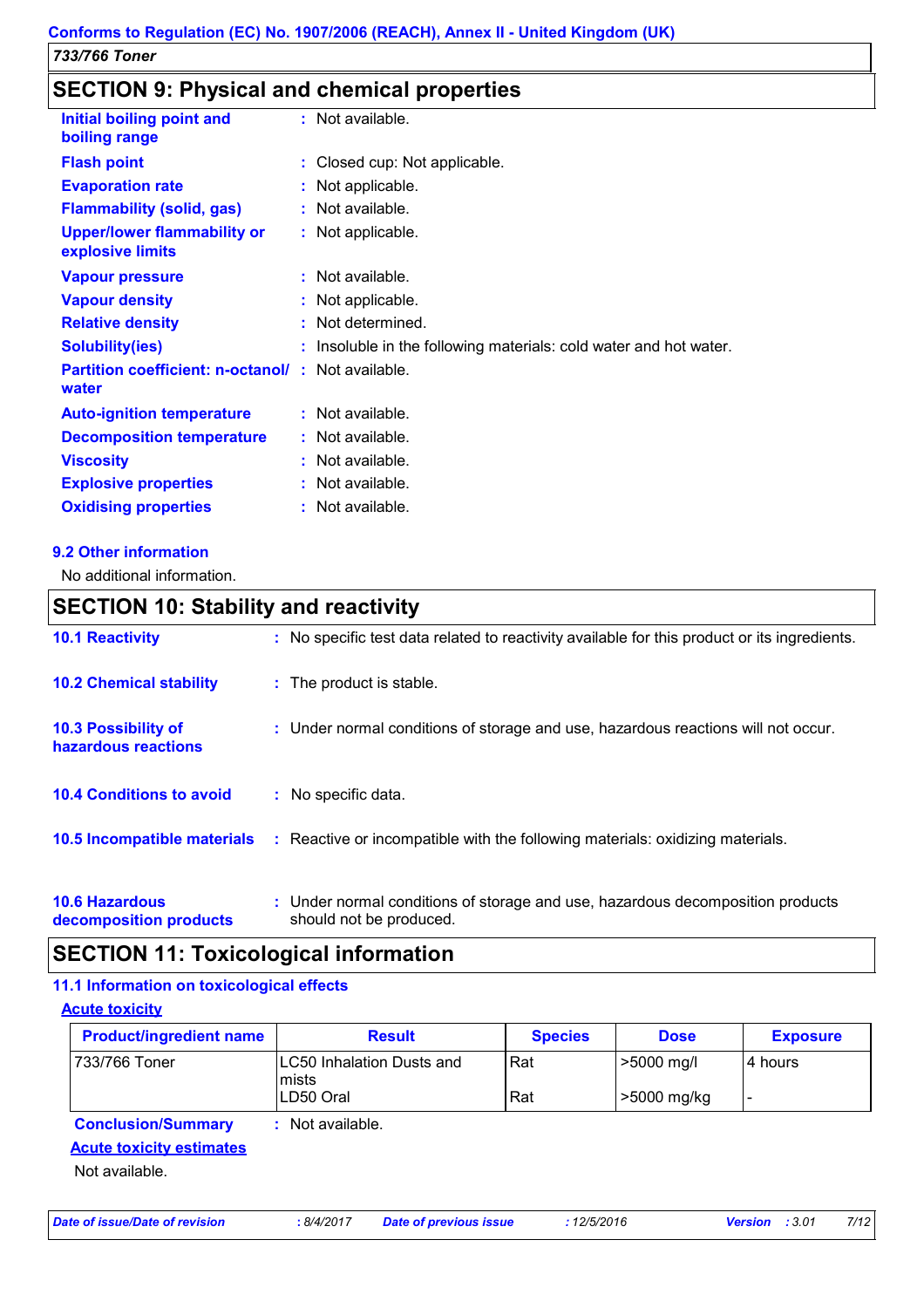# **SECTION 11: Toxicological information**

| <b>Irritation/Corrosion</b>                                                                |                     |                                                                                                                                                                                                                                                                                                                                                                                                                                                   |             |                |      |
|--------------------------------------------------------------------------------------------|---------------------|---------------------------------------------------------------------------------------------------------------------------------------------------------------------------------------------------------------------------------------------------------------------------------------------------------------------------------------------------------------------------------------------------------------------------------------------------|-------------|----------------|------|
| <b>Conclusion/Summary</b>                                                                  | : Not available.    |                                                                                                                                                                                                                                                                                                                                                                                                                                                   |             |                |      |
| <b>Sensitiser</b>                                                                          |                     |                                                                                                                                                                                                                                                                                                                                                                                                                                                   |             |                |      |
| <b>Conclusion/Summary</b>                                                                  | : Not available.    |                                                                                                                                                                                                                                                                                                                                                                                                                                                   |             |                |      |
| <b>Mutagenicity</b>                                                                        |                     |                                                                                                                                                                                                                                                                                                                                                                                                                                                   |             |                |      |
| <b>Conclusion/Summary</b>                                                                  |                     | : Not mutagenic in Ames test.                                                                                                                                                                                                                                                                                                                                                                                                                     |             |                |      |
| <b>Carcinogenicity</b>                                                                     |                     |                                                                                                                                                                                                                                                                                                                                                                                                                                                   |             |                |      |
| <b>Conclusion/Summary</b>                                                                  | OSHA.               | : Low acute inhalation toxicity. As with exposure to high concentrations of any dust,<br>minimal irritation of the respiratory tract may occur. Pure carbon black and titanium<br>dioxide, minor components of this product, has been listed by IARC as a group 2B<br>(possible carcinogen). This classification is based on rat "lung particulate overload"<br>studies performed with airborne particulate. Toner is not listed by IARC, NTP, or |             |                |      |
| <b>Reproductive toxicity</b>                                                               |                     |                                                                                                                                                                                                                                                                                                                                                                                                                                                   |             |                |      |
| <b>Conclusion/Summary</b>                                                                  | : Not available.    |                                                                                                                                                                                                                                                                                                                                                                                                                                                   |             |                |      |
| <b>Teratogenicity</b>                                                                      |                     |                                                                                                                                                                                                                                                                                                                                                                                                                                                   |             |                |      |
| <b>Conclusion/Summary</b>                                                                  | : Not available.    |                                                                                                                                                                                                                                                                                                                                                                                                                                                   |             |                |      |
| <b>Specific target organ toxicity (single exposure)</b>                                    |                     |                                                                                                                                                                                                                                                                                                                                                                                                                                                   |             |                |      |
| Not available.                                                                             |                     |                                                                                                                                                                                                                                                                                                                                                                                                                                                   |             |                |      |
| <b>Specific target organ toxicity (repeated exposure)</b>                                  |                     |                                                                                                                                                                                                                                                                                                                                                                                                                                                   |             |                |      |
| Not available.                                                                             |                     |                                                                                                                                                                                                                                                                                                                                                                                                                                                   |             |                |      |
| <b>Aspiration hazard</b>                                                                   |                     |                                                                                                                                                                                                                                                                                                                                                                                                                                                   |             |                |      |
| Not available.                                                                             |                     |                                                                                                                                                                                                                                                                                                                                                                                                                                                   |             |                |      |
| <b>Information on likely</b>                                                               |                     | : Routes of entry anticipated: Dermal, Inhalation.                                                                                                                                                                                                                                                                                                                                                                                                |             |                |      |
| routes of exposure                                                                         |                     |                                                                                                                                                                                                                                                                                                                                                                                                                                                   |             |                |      |
| <b>Potential acute health effects</b>                                                      |                     |                                                                                                                                                                                                                                                                                                                                                                                                                                                   |             |                |      |
| <b>Inhalation</b>                                                                          |                     | No known significant effects or critical hazards.                                                                                                                                                                                                                                                                                                                                                                                                 |             |                |      |
| <b>Ingestion</b>                                                                           |                     | No known significant effects or critical hazards.                                                                                                                                                                                                                                                                                                                                                                                                 |             |                |      |
| <b>Skin contact</b>                                                                        |                     | No known significant effects or critical hazards.                                                                                                                                                                                                                                                                                                                                                                                                 |             |                |      |
| <b>Eye contact</b>                                                                         |                     | No known significant effects or critical hazards.                                                                                                                                                                                                                                                                                                                                                                                                 |             |                |      |
| <b>Symptoms related to the physical, chemical and toxicological characteristics</b>        |                     |                                                                                                                                                                                                                                                                                                                                                                                                                                                   |             |                |      |
| <b>Inhalation</b>                                                                          | : No specific data. |                                                                                                                                                                                                                                                                                                                                                                                                                                                   |             |                |      |
| <b>Ingestion</b>                                                                           | No specific data.   |                                                                                                                                                                                                                                                                                                                                                                                                                                                   |             |                |      |
| <b>Skin contact</b>                                                                        | : No specific data. |                                                                                                                                                                                                                                                                                                                                                                                                                                                   |             |                |      |
| <b>Eye contact</b>                                                                         | No specific data.   |                                                                                                                                                                                                                                                                                                                                                                                                                                                   |             |                |      |
| Delayed and immediate effects as well as chronic effects from short and long-term exposure |                     |                                                                                                                                                                                                                                                                                                                                                                                                                                                   |             |                |      |
| <b>Short term exposure</b>                                                                 |                     |                                                                                                                                                                                                                                                                                                                                                                                                                                                   |             |                |      |
| <b>Potential immediate</b><br>effects                                                      | : Not available.    |                                                                                                                                                                                                                                                                                                                                                                                                                                                   |             |                |      |
| Potential delayed effects : Not available.                                                 |                     |                                                                                                                                                                                                                                                                                                                                                                                                                                                   |             |                |      |
| <b>Long term exposure</b>                                                                  |                     |                                                                                                                                                                                                                                                                                                                                                                                                                                                   |             |                |      |
| <b>Potential immediate</b><br>effects                                                      | : Not available.    |                                                                                                                                                                                                                                                                                                                                                                                                                                                   |             |                |      |
| <b>Potential delayed effects : Not available.</b>                                          |                     |                                                                                                                                                                                                                                                                                                                                                                                                                                                   |             |                |      |
| <b>Potential chronic health effects</b>                                                    |                     |                                                                                                                                                                                                                                                                                                                                                                                                                                                   |             |                |      |
| Not available.                                                                             |                     |                                                                                                                                                                                                                                                                                                                                                                                                                                                   |             |                |      |
| <b>Conclusion/Summary</b>                                                                  | : Not available.    |                                                                                                                                                                                                                                                                                                                                                                                                                                                   |             |                |      |
| Date of issue/Date of revision                                                             | : 8/4/2017          | <b>Date of previous issue</b>                                                                                                                                                                                                                                                                                                                                                                                                                     | : 12/5/2016 | Version : 3.01 | 8/12 |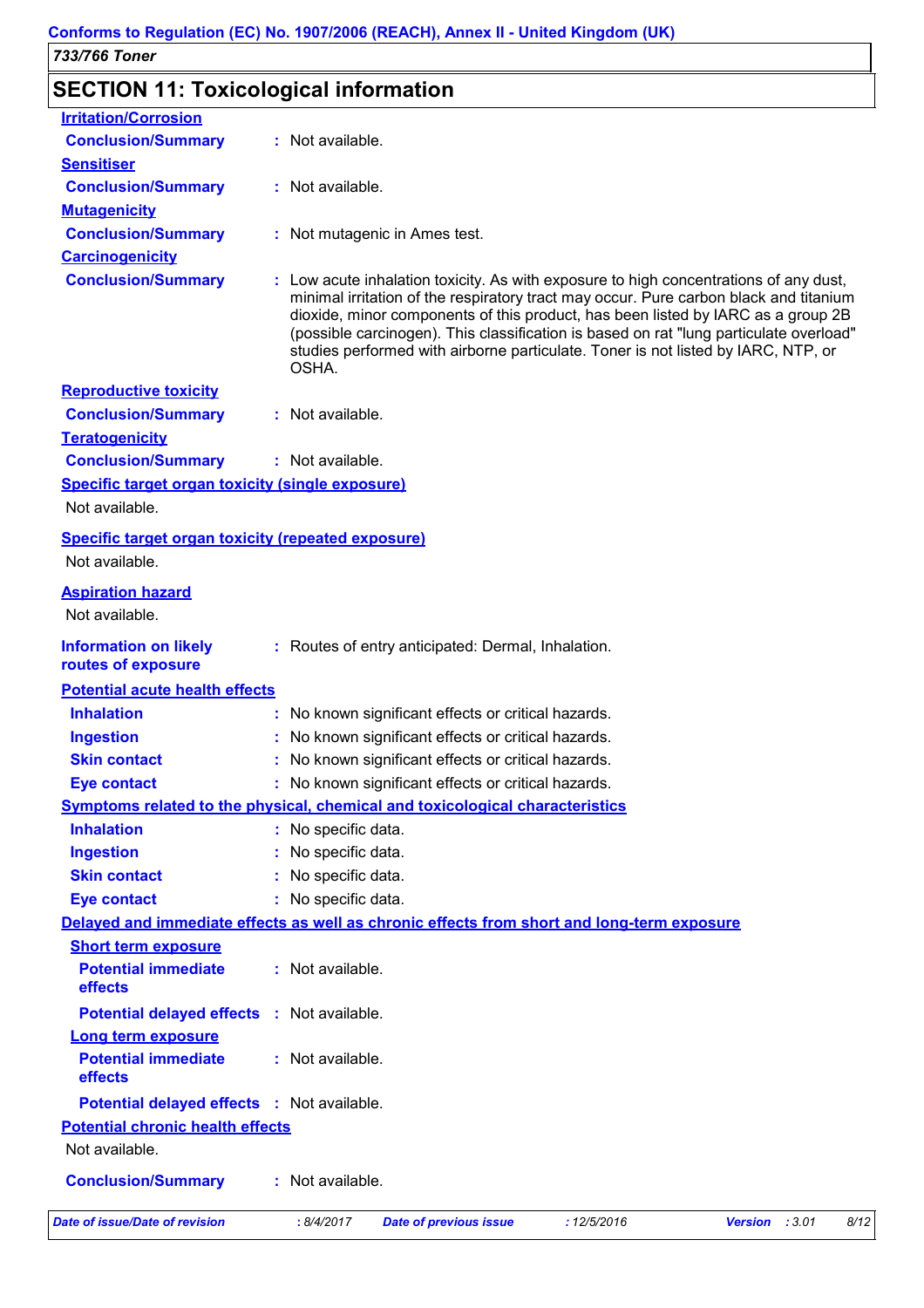# **SECTION 11: Toxicological information**

| <b>General</b>               | : No known significant effects or critical hazards.                                                        |
|------------------------------|------------------------------------------------------------------------------------------------------------|
| <b>Carcinogenicity</b>       | : No known significant effects or critical hazards.                                                        |
| <b>Mutagenicity</b>          | : No known significant effects or critical hazards. Toner is negative (nonmutagenic)<br>in the Ames assay. |
| <b>Teratogenicity</b>        | : No known significant effects or critical hazards.                                                        |
| <b>Developmental effects</b> | : No known significant effects or critical hazards.                                                        |
| <b>Fertility effects</b>     | : No known significant effects or critical hazards.                                                        |
| <b>Other information</b>     | : Not available.                                                                                           |

## **SECTION 12: Ecological information**

#### **12.1 Toxicity**

| <b>Product/ingredient name</b> | <b>Result</b>                                  | <b>Species</b>     | <b>Exposure</b>       |
|--------------------------------|------------------------------------------------|--------------------|-----------------------|
| 733/766 Toner                  | Acute EC50 >1000 mg/l<br>Acute EC50 >1000 mg/l | Daphnia<br>Daphnia | 24 hours<br>148 hours |
| <b>Conclusion/Summary</b>      | Not available.                                 |                    |                       |

#### **12.2 Persistence and degradability**

**Conclusion/Summary :** Not available.

#### **12.3 Bioaccumulative potential**

| <b>Product/ingredient name</b> | $\mathsf{LogP}_\mathsf{ow}$ | <b>BCF</b> | <b>Potential</b> |
|--------------------------------|-----------------------------|------------|------------------|
| Charge Control Agent           | 1.32                        |            | l low            |

| <b>12.4 Mobility in soil</b>                            |                    |
|---------------------------------------------------------|--------------------|
| <b>Soil/water partition</b><br><b>coefficient (Koc)</b> | : Not available.   |
| <b>Mobility</b>                                         | $:$ Not available. |

#### **12.5 Results of PBT and vPvB assessment**

| <b>PBT</b>  | : Not applicable. |
|-------------|-------------------|
| <b>vPvB</b> | : Not applicable. |

**12.6 Other adverse effects** : No known significant effects or critical hazards.

### **SECTION 13: Disposal considerations**

The information in this section contains generic advice and guidance. The list of Identified Uses in Section 1 should be consulted for any available use-specific information provided in the Exposure Scenario(s).

#### **13.1 Waste treatment methods**

| <b>Product</b>                 |            |                                                                                                                                                                                                                                                                                     |            |                                                                                                                                                                                                                                                               |      |
|--------------------------------|------------|-------------------------------------------------------------------------------------------------------------------------------------------------------------------------------------------------------------------------------------------------------------------------------------|------------|---------------------------------------------------------------------------------------------------------------------------------------------------------------------------------------------------------------------------------------------------------------|------|
| <b>Methods of disposal</b>     |            | : The generation of waste should be avoided or minimised wherever possible.<br>with the requirements of environmental protection and waste disposal legislation<br>and any regional local authority requirements. Dispose of surplus and non-<br>all authorities with jurisdiction. |            | Disposal of this product, solutions and any by-products should at all times comply<br>recyclable products via a licensed waste disposal contractor. Waste should not be<br>disposed of untreated to the sewer unless fully compliant with the requirements of |      |
| <b>Hazardous waste</b>         |            | : Within the present knowledge of the supplier, this product is not regarded as<br>hazardous waste, as defined by EU Directive 2008/98/EC.                                                                                                                                          |            |                                                                                                                                                                                                                                                               |      |
| <b>Packaging</b>               |            |                                                                                                                                                                                                                                                                                     |            |                                                                                                                                                                                                                                                               |      |
| Date of issue/Date of revision | : 8/4/2017 | <b>Date of previous issue</b>                                                                                                                                                                                                                                                       | :12/5/2016 | <b>Version</b> : 3.01                                                                                                                                                                                                                                         | 9/12 |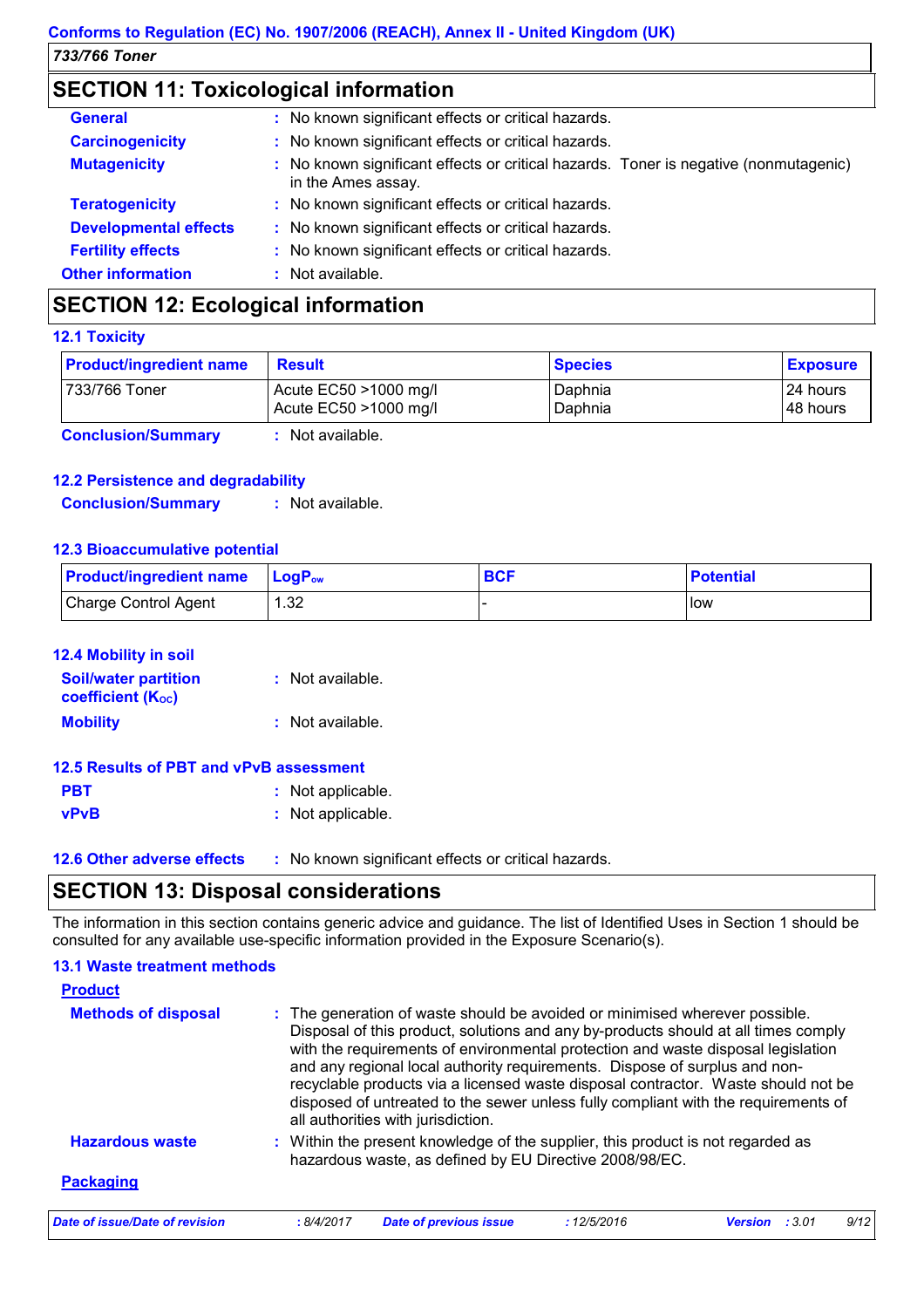### **SECTION 13: Disposal considerations**

| <b>Methods of disposal</b> | : The generation of waste should be avoided or minimised wherever possible. Waste<br>packaging should be recycled. Incineration or landfill should only be considered<br>when recycling is not feasible.                                  |
|----------------------------|-------------------------------------------------------------------------------------------------------------------------------------------------------------------------------------------------------------------------------------------|
| <b>Special precautions</b> | : This material and its container must be disposed of in a safe way. Empty<br>containers or liners may retain some product residues. Avoid dispersal of spilt<br>material and runoff and contact with soil, waterways, drains and sewers. |

### **SECTION 14: Transport information**

|                                           | <b>ADR/RID</b>           | <b>ADN</b>     | <b>IMDG</b>    | <b>IATA</b>    |
|-------------------------------------------|--------------------------|----------------|----------------|----------------|
| 14.1 UN number                            | Not regulated.           | Not regulated. | Not regulated. | Not regulated. |
| 14.2 UN proper<br>shipping name           | -                        |                |                |                |
| <b>14.3 Transport</b><br>hazard class(es) | $\overline{\phantom{0}}$ |                |                |                |
| <b>14.4 Packing</b><br>group              |                          |                |                |                |
| 14.5<br><b>Environmental</b><br>hazards   | No.                      | No.            | No.            | No.            |

**user**

**14.6 Special precautions for : Transport within user's premises:** always transport in closed containers that are upright and secure. Ensure that persons transporting the product know what to do in the event of an accident or spillage.

| <b>14.7 Transport in bulk</b>  | : Not available. |
|--------------------------------|------------------|
| according to Annex II of       |                  |
| <b>Marpol and the IBC Code</b> |                  |

# **SECTION 15: Regulatory information**

**15.1 Safety, health and environmental regulations/legislation specific for the substance or mixture EU Regulation (EC) No. 1907/2006 (REACH)**

**Annex XIV - List of substances subject to authorisation**

#### **Annex XIV**

None of the components are listed.

**Substances of very high concern**

None of the components are listed.

**Annex XVII - Restrictions : Not applicable.** 

**on the manufacture, placing on the market** 

**and use of certain dangerous substances,**

**mixtures and articles**

#### **Other EU regulations**

#### **Ozone depleting substances (1005/2009/EU)**

Not listed.

#### **Prior Informed Consent (PIC) (649/2012/EU)**

Not listed.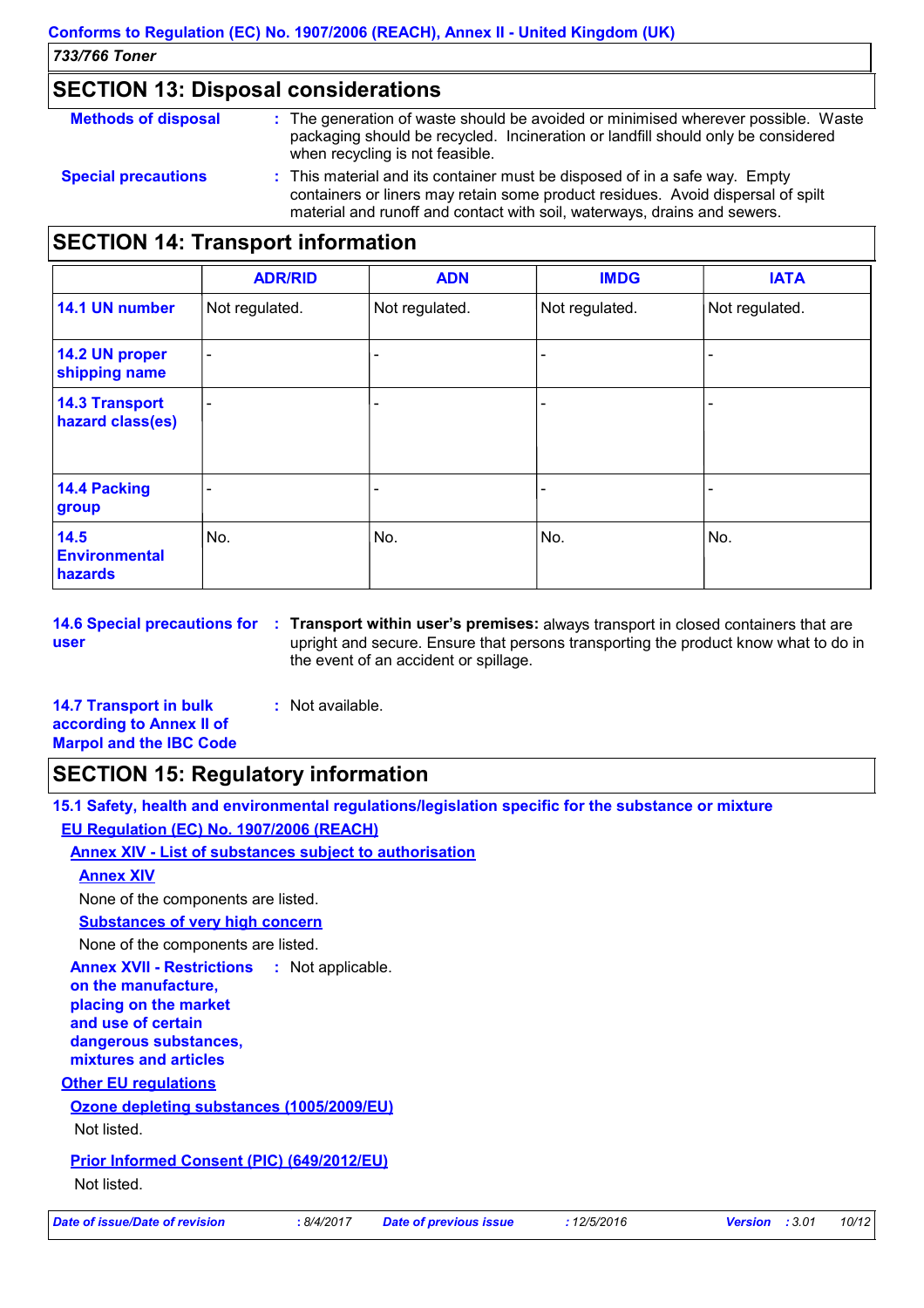### **SECTION 15: Regulatory information**

#### **Seveso Directive**

| <b>International requlations</b> |  |
|----------------------------------|--|
|                                  |  |

**Chemical Weapon Convention List Schedules I, II & III Chemicals**

Not listed.

#### **Montreal Protocol (Annexes A, B, C, E)**

Not listed.

#### **Stockholm Convention on Persistent Organic Pollutants**

Not listed.

#### **Rotterdam Convention on Prior Informed Consent (PIC)**

Not listed.

#### **UNECE Aarhus Protocol on POPs and Heavy Metals**

Not listed.

| <b>Inventory list</b>                       |                                                                                                                                                                 |
|---------------------------------------------|-----------------------------------------------------------------------------------------------------------------------------------------------------------------|
| <b>AICS (Australia)</b>                     | : All ingredients are listed in Australian Inventory of Chemical Substances (AICS),<br>have been registered, or are exempt.                                     |
| <b>China inventory (IECSC)</b>              | : All ingredients are listed on the Chinese inventory (IECSC) or are exempt.                                                                                    |
| <b>DSL/NDSL</b>                             | : All ingredients are listed on the Canadian Domestic Substances List (DSL), have<br>been registered on the Non-Domestic Substances List (NDSL), or are exempt. |
| <b>ENCS (Japan)</b>                         | : All ingredients are listed on the Japanese Existing and New Chemical Substances<br>(ENCS) list, have been registered, or are exempt.                          |
| <b>Philippines inventory</b><br>(PICCS)     | : All ingredients are listed on the Philippines Inventory (PICCS) or are exempt.                                                                                |
| <b>Korea inventory (KECI)</b>               | : All ingredients are listed on the Korean Existing Chemicals List (ECL), have been<br>registered, or are exempt.                                               |
| <b>United States inventory</b><br>(TSCA 8b) | : All ingredients are listed on the Toxic Substances Control Act (TSCA) inventory,<br>have been registered, or are exempt.                                      |
| <b>15.2 Chemical safety</b><br>assessment   | : This product contains substances for which Chemical Safety Assessments are still<br>required.                                                                 |

# **SECTION 16: Other information**

 $\nabla$  Indicates information that has changed from previously issued version.

| <b>Abbreviations and</b><br>acronyms                     | $:$ ATE = Acute Toxicity Estimate<br>CLP = Classification, Labelling and Packaging Regulation [Regulation (EC) No.<br>1272/2008]<br>DNEL = Derived No Effect Level<br>EUH statement = CLP-specific Hazard statement<br>PNEC = Predicted No Effect Concentration<br><b>RRN = REACH Registration Number</b> |
|----------------------------------------------------------|-----------------------------------------------------------------------------------------------------------------------------------------------------------------------------------------------------------------------------------------------------------------------------------------------------------|
| <b>Key literature references</b><br>and sources for data | : Regulation (EC) No. 1272/2008 [CLP]<br>International transport regulations<br>Occupational exposure limits<br>IATA Dangerous Goods Regulation (DGR) 58th Edition 2017                                                                                                                                   |

#### **Procedure used to derive the classification according to Regulation (EC) No. 1272/2008 [CLP/GHS]**

| <b>Classification</b> | <b>Justification</b> |
|-----------------------|----------------------|
| Not classified.       |                      |

#### **Full text of abbreviated H statements**

*Date of issue/Date of revision* **:** *8/4/2017 Date of previous issue : 12/5/2016 Version : 3.01 11/12*